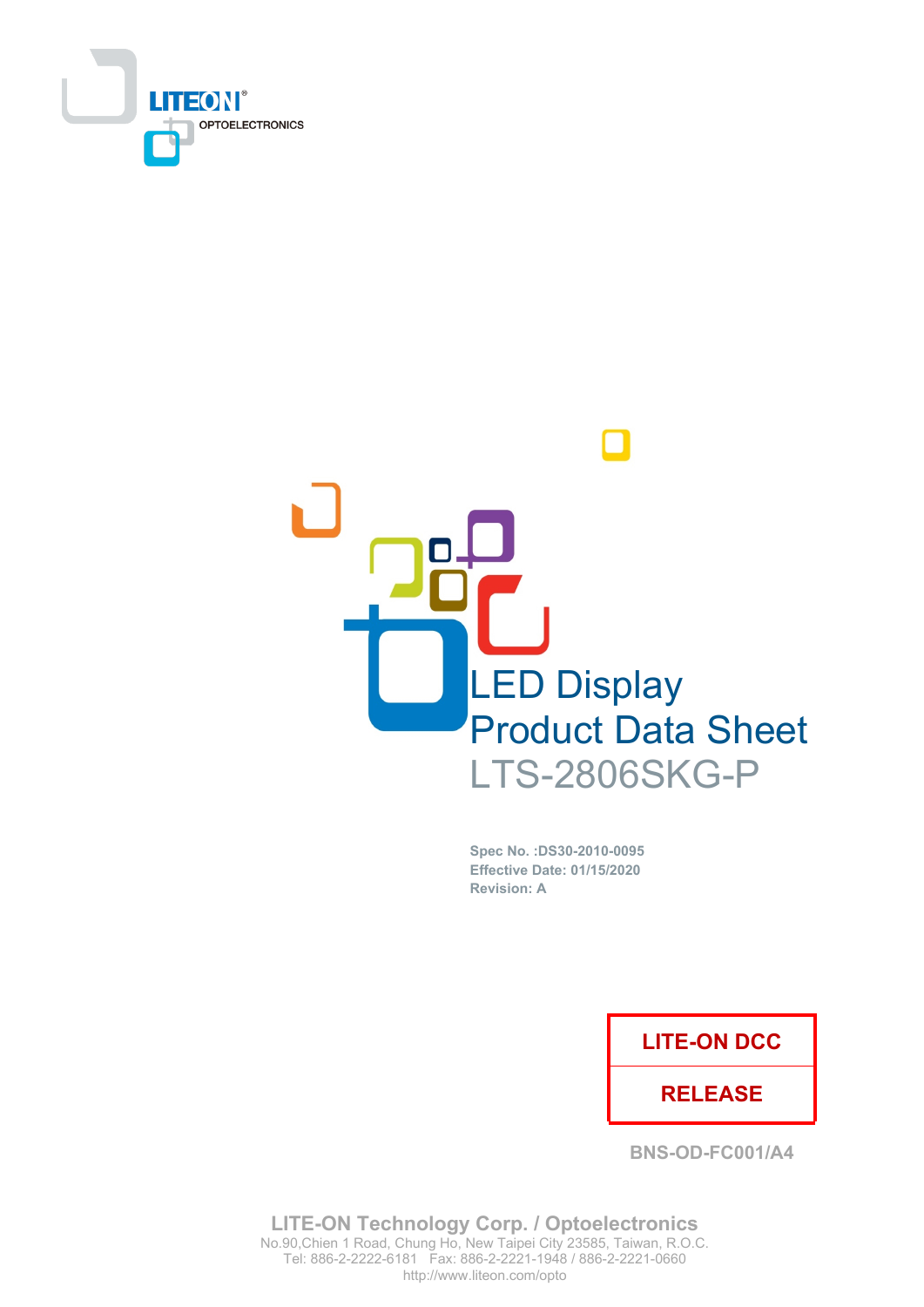

## **LED DISPLAY LTS-2806SKG-P**

# **LED DISPLAY**

## **LTS-2806SKG-P**

| <u>Rev</u> | <b>Description</b>                               | <u>By</u> | <b>Date</b> |
|------------|--------------------------------------------------|-----------|-------------|
| 01         | Preliminary Spec.                                | Eason Lin | 02/09/2010  |
| 02         | Correction Pin out                               | Eason Lin | 03/24/2010  |
| 03         | Correction Pin 1 Position and Pin out Definition | Eason Lin | 09/15/2010  |
| 04         | <b>Change Reel Drawing</b>                       | Eason Lin | 11/10/2010  |
|            |                                                  |           |             |
|            |                                                  |           |             |
|            |                                                  |           |             |
|            | Above data for PD and Customer tracking only     |           |             |
|            | NPPR Received and Upload on System               | Eason Lin | 11/10/2010  |
| A          | Update Packing spec. in page 9                   | Reo Lin   | 01/10/2020  |
|            |                                                  |           |             |
|            |                                                  |           |             |

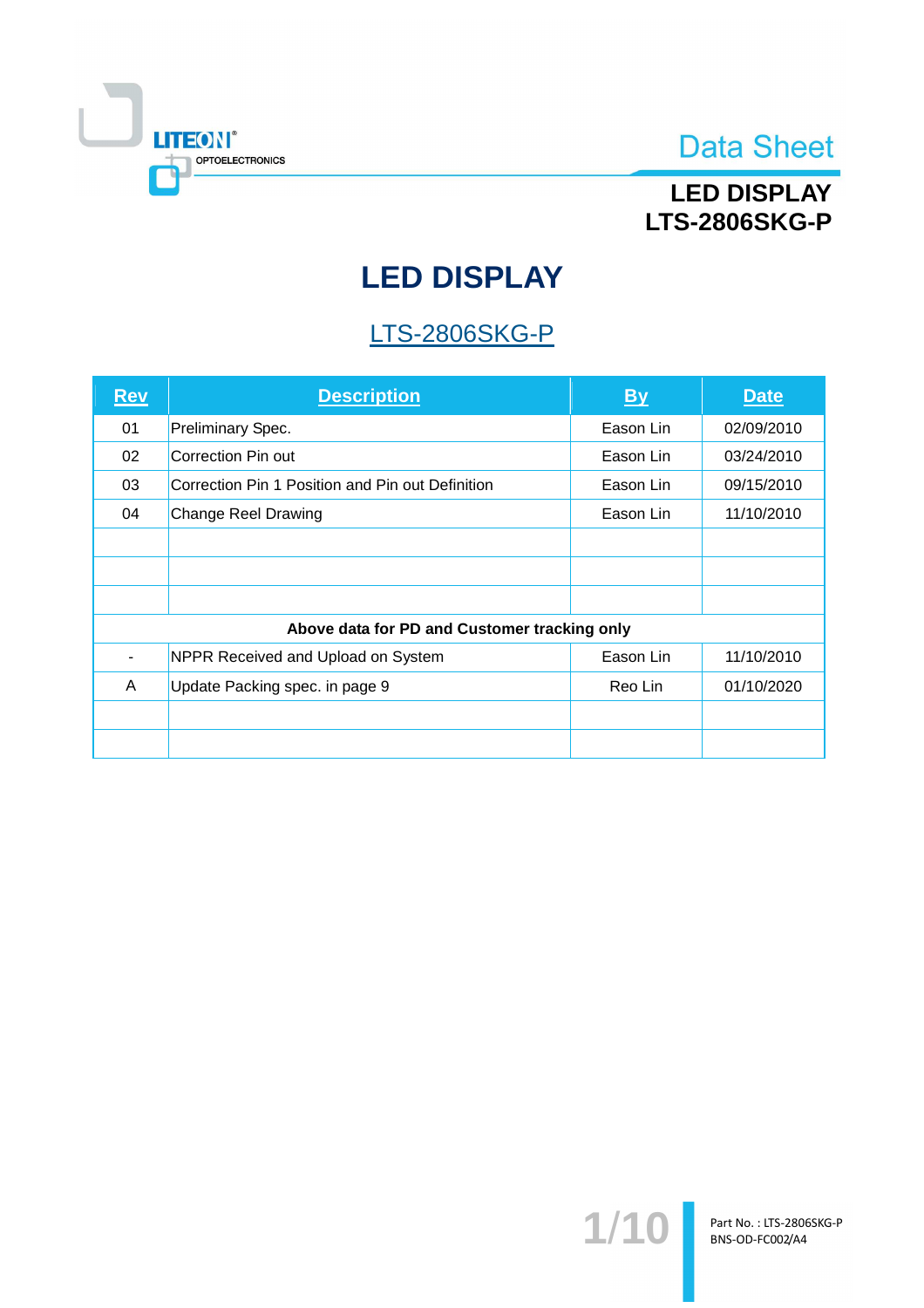

## **LED DISPLAY LTS-2806SKG-P**

### 1. Description

The LTS-2806SKG-P is a 0.28 inch (7.0 mm) digit height single digit SMD display. This device utilizes AllnGaP green LED chips which are made from AllnGaP on a non-transparent GaAs. The display has gray face and white segments.

#### **1.1 Features**

- 0.28 inch (7.0 mm) DIGIT HEIGHT
- CONTINUOUS UNIFORM SEGMENTS
- LOW POWER REQUIREMENT
- EXCELLENT CHARACTERS APPEARANCE
- HIGH BRIGHTNESS & HIGH CONTRAST
- **WIDE VIEWING ANGLE**
- SOLID STATE RELIABILITY
- CATEGORIZED FOR LUMINOUS INTENSITY.
- LEAD-FREE PACKAGE(ACCORDING TO ROHS)

#### **1.2 Device**

| <b>Part No</b> | <b>Description</b> |
|----------------|--------------------|
| AllnGaP Green  | Common Anode       |
| LTS-2806SKG-P  |                    |

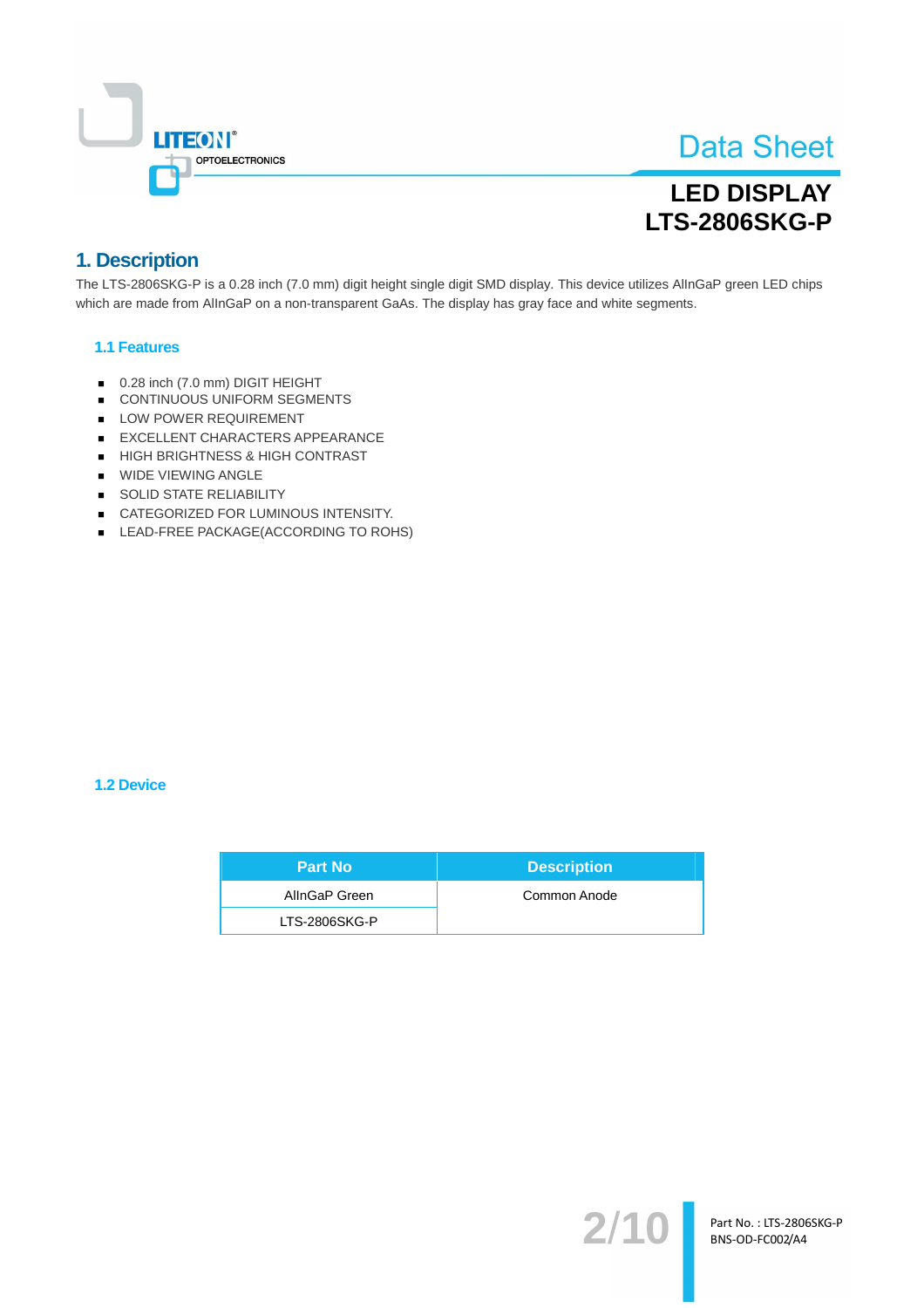

## **LED DISPLAY LTS-2806SKG-P**

### **2. Package Dimensions**



#### Notes:

- 1. All dimensions are in millimeters. Tolerances are ±0.25 mm (0.01") unless otherwise noted
- 2. Foreign material on segment  $\leq 10$ mil
- 3. Ink contamination (surface)  $\leq$  20mils
- 4. Bubble in segment ≤10mil
- 5. Bending  $\leq 1\%$  of reflector length
- 6. Plastic pin's burr max is 0.1 mm

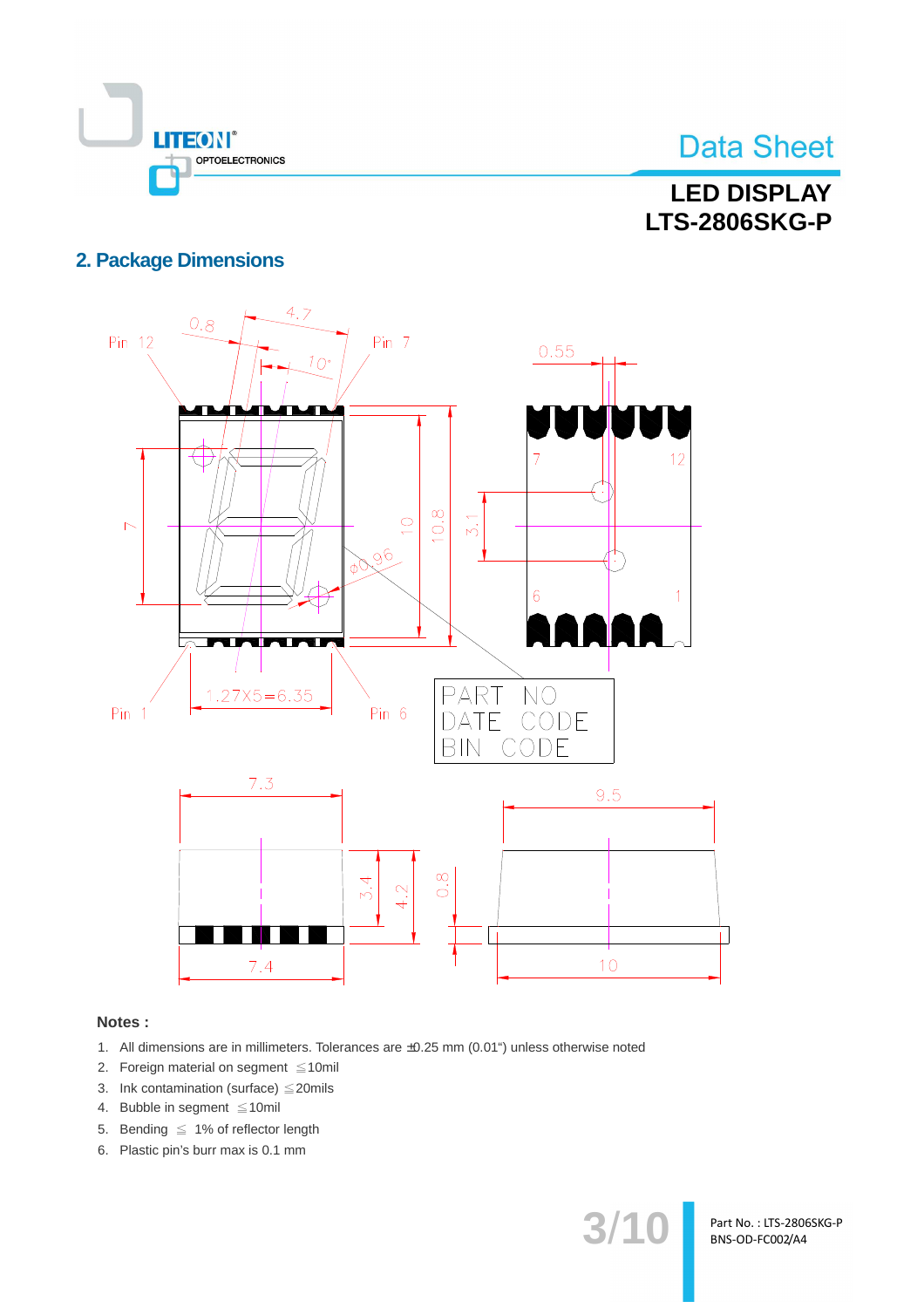

**LED DISPLAY LTS-2806SKG-P** 

### 3. Internal Circuit Diagram



### **4. Pin Connection**

| <b>No</b>         | <b>Connection</b>   |
|-------------------|---------------------|
| 1                 | NO CONNECTION       |
| 2                 | <b>CATHODE D</b>    |
| 3                 | <b>CATHODE E</b>    |
| $\overline{4}$    | <b>COMMON ANODE</b> |
| 5                 | <b>CATHODE C</b>    |
| 6                 | <b>CATHODE DP</b>   |
| $\overline{7}$    | <b>CATHODE B</b>    |
| 8                 | <b>CATHODE A</b>    |
| 9                 | <b>COMMON ANODE</b> |
| 10                | <b>CATHODE F</b>    |
| 11                | NO CONNECTION       |
| $12 \overline{ }$ | <b>CATHODE G</b>    |

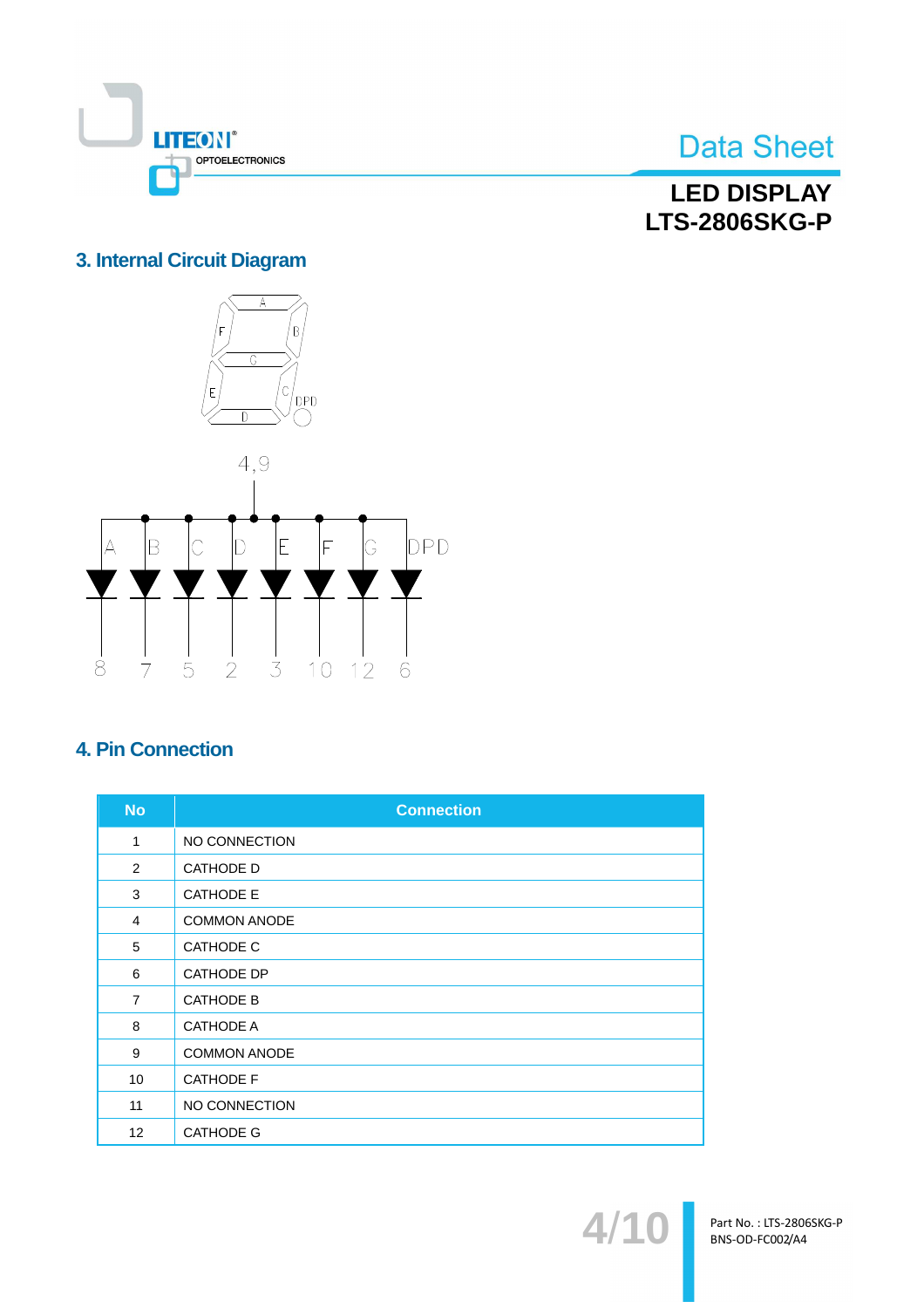

## **LED DISPLAY LTS-2806SKG-P**

### **5. Rating and Characteristics**

#### 5.1. Absolute Maximum Rating at Ta=25°C

| <b>Parameter</b>                                                                       | <b>Maximum Rating</b> | <b>Unit</b> |
|----------------------------------------------------------------------------------------|-----------------------|-------------|
| Power Dissipation Per Segment                                                          | 70                    | mW          |
| Peak Forward Current Per Segment<br>(1/10 Duty Cycle, 0.1ms Pulse Width)               | 60                    | mA          |
| <b>Continuous Forward Current Per Segment</b><br>Derating Linear From 25°C Per Segment | 25<br>0.28            | mA<br>mA/C  |
| Operating Temperature Range                                                            | $-35C$ to $+105C$     |             |
| Storage Temperature Range                                                              | $-35C$ to $+105C$     |             |
|                                                                                        |                       |             |

Iron Soldering Conditions: 1/16 inch Below Seating Plane for 3 Seconds at 260°C

#### 5.2. Electrical / Optical Characteristics at Ta=25°C

| <b>Parameter</b>                                          | <b>Symbol</b>    | MIN. | TYP. | MAX. | <b>Unit</b> | <b>Test Condition</b> |
|-----------------------------------------------------------|------------------|------|------|------|-------------|-----------------------|
| Average Luminous Intensity Per Segment                    | IV               | 201  | 501  |      | μcd         | $IF = 2mA$            |
|                                                           |                  |      | 5210 |      | μcd         | $IF = 20mA$           |
| Peak Emission Wavelength                                  | $\lambda$ p      |      | 574  |      | nm          | $IF = 20mA$           |
| Spectral Line Half-Width                                  | $\Delta \lambda$ |      | 15   |      | nm          | $IF = 20mA$           |
| Dominant Wavelength                                       | $\lambda$ d      |      | 571  |      | nm          | $IF = 20mA$           |
| Forward Voltage Per Chip                                  | <b>VF</b>        |      | 2.05 | 2.6  | $\vee$      | $IF = 20mA$           |
| Reverse Current Per Segment <sup>(2)</sup>                | IR.              |      |      | 100  | μA          | $VR=5V$               |
| Luminous Intensity Matching Ratio<br>(Similar Light Area) | $IV-m$           |      |      | 2:1  |             | $IF = 2mA$            |

#### Notes:

1. Luminous intensity is measured with a light sensor and filter combination that approximates the CIE (Commission International De L'Eclariage) eye-response curve

 $5/$ 

- 2. Reverse voltage is only for IR test. It cannot continue to operate at this situation
- 3. Cross talk specification  $\leq 2.5\%$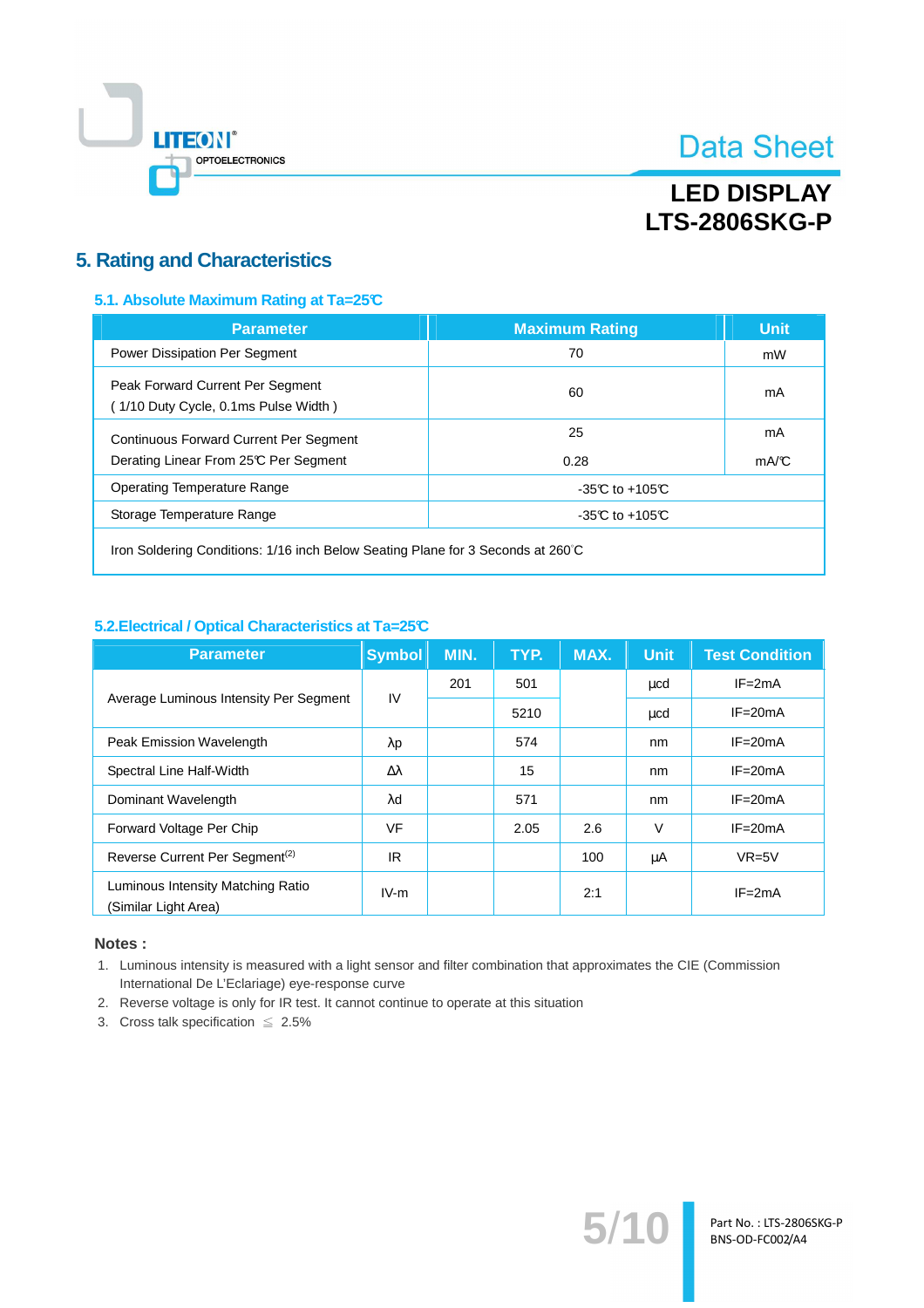

## **LED DISPLAY LTS-2806SKG-P**

#### 5.3. Typical Electrical / Optical Characteristics Curves





Part No.: LTS-2806SKG-P BNS-OD-FC002/A4

 $6/1$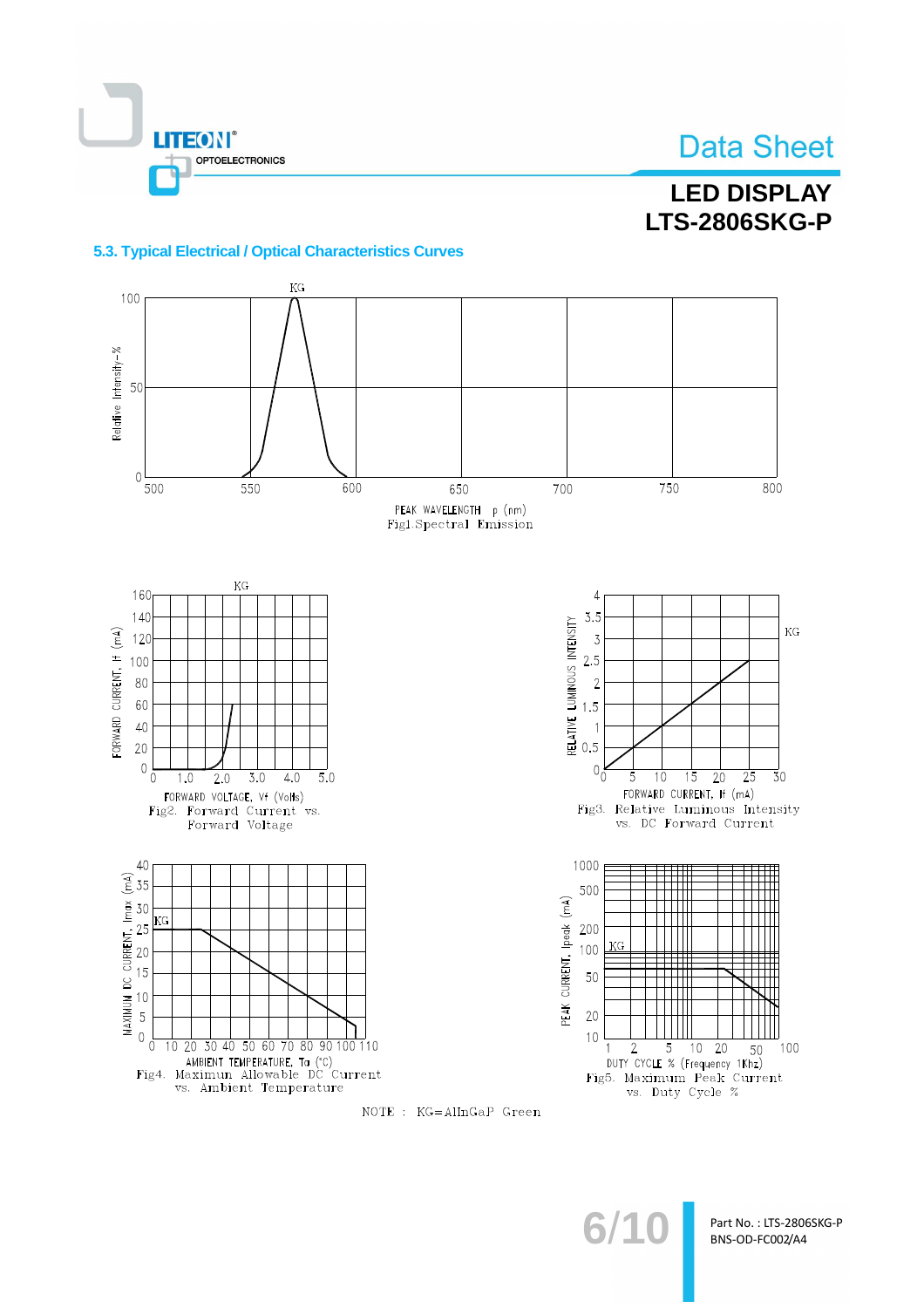

## **LED DISPLAY LTS-2806SKG-P**

### **6. SMT SOLDERING INSTRUCTION**

(Number of reflow process shall be less than 2 times, and cooling process to normal temperature is required between the first and the second soldering process)



#### Notes:

1. Recommended soldering condition

| Reflow Soldering (Two times only) |                        | Soldering Iron (One time only) |                      |  |
|-----------------------------------|------------------------|--------------------------------|----------------------|--|
| Pre-heat:                         | $120 - 150^{\circ}$ C. | Temperature                    | $300^{\circ}$ C Max. |  |
| Pre-heat time:                    | 120sec. Max.           | Soldering time                 | 3sec. Max.           |  |
| Peak temperature:                 | 260℃ Max.              |                                |                      |  |
| Soldering time:                   | 5sec. Max.             |                                |                      |  |

2. Number of reflow process shall be less than 2 times, and cooling process to normal temperature is required between the first and the second soldering process.

 $7'$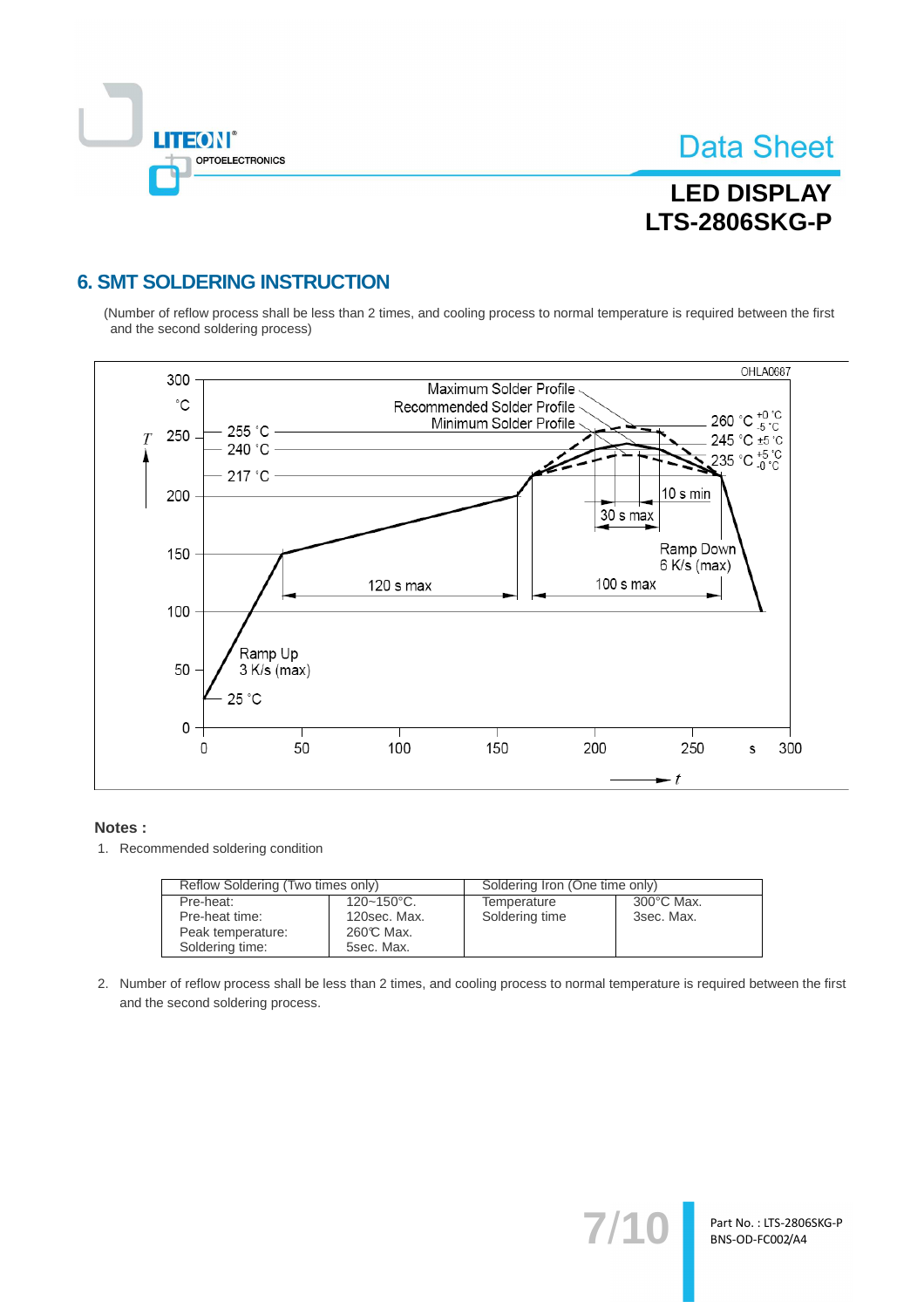

**LED DISPLAY LTS-2806SKG-P** 

### 7. Recommended Soldering Pattern



### **8. Packing Specification**

**8.1. Packing Reel Dimensions** 



Part No.: LTS-2806SKG-P BNS-OD-FC002/A4

 $8/10$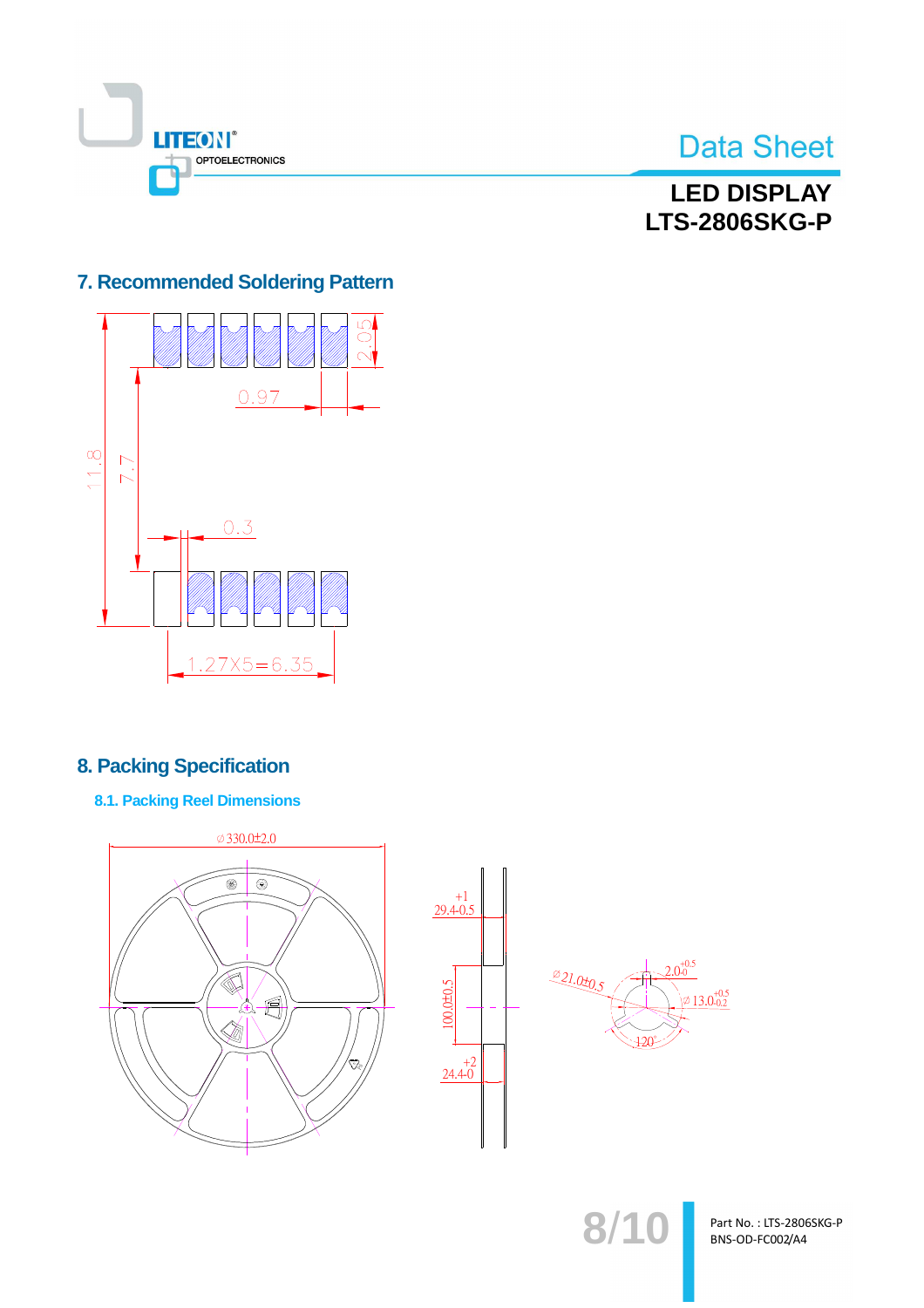

## **LED DISPLAY LTS-2806SKG-P**

#### **8.2. Packing Carrier Dimensions**



- 1. 10 sprocket hole pitch cumulative tolerance  $\pm 0.20$ .
- 2. Carrier camber is within 1 mm in 250 mm.
- 3. Material : Black Conductive Polystyrene Alloy.
- 4. All dimensions meet EIA-481 requirements.
- 5. Thickness: 0.40±0.05mm.
- 
- 6. Packing length per 22" reel : 38.5 Meters.<br>7. Component load per 13" reel : 1000 pcs.
- 8. Minimum packing quantity is 250 pcs for remainders

#### 8.3. Trailer part / Leader part

 $(40mm MIN.)$ 

 $(400mm$  MIN.)



DIRECTION OF PULLING OUT